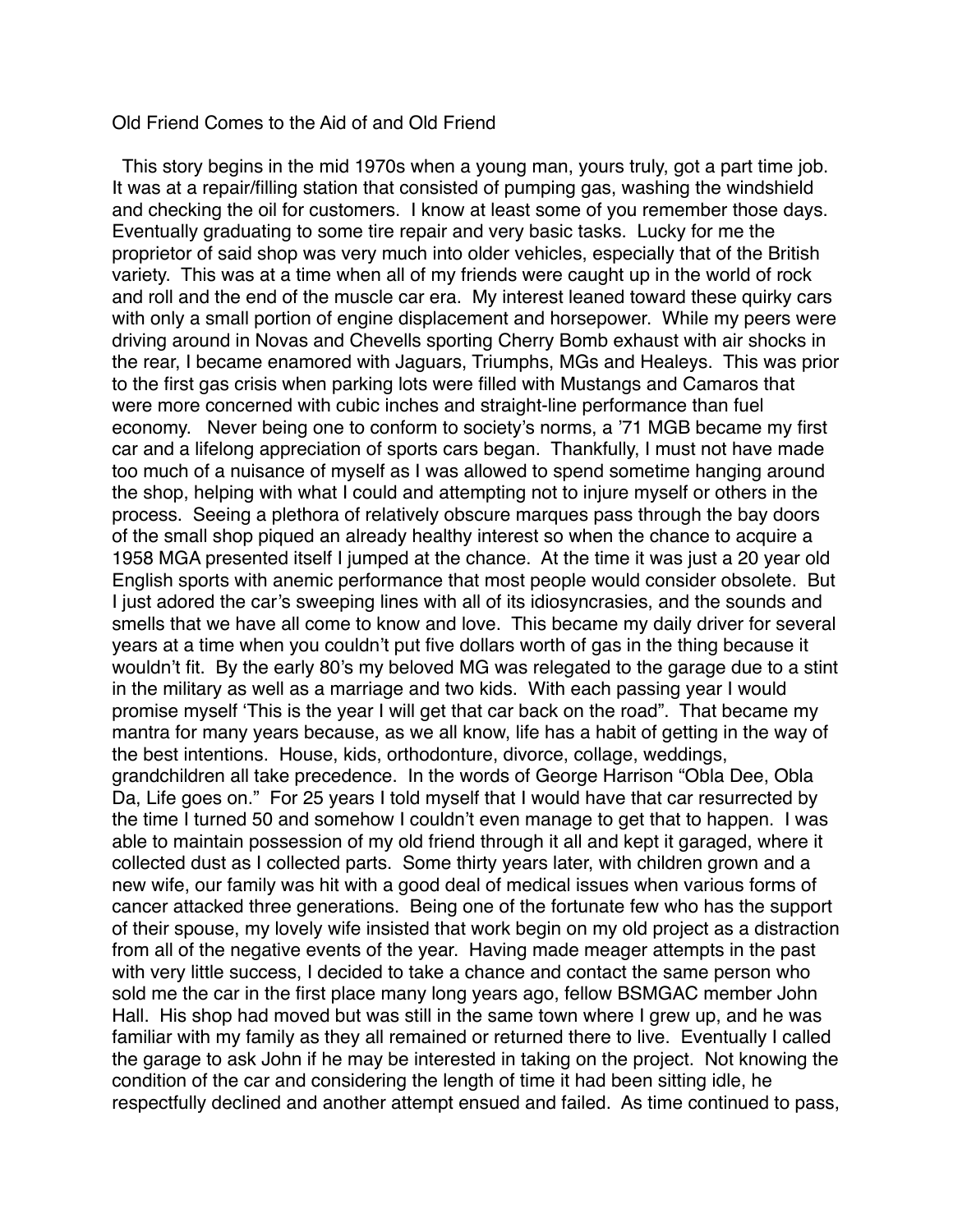at the insistence of my extremely supportive wife, I placed another call to John. Due to his good nature and big heart this time he was much more receptive. In short order the car was on a trailer heading east and John was able to do in a couple of months what I hadn't been able to accomplish in many years. He even allowed me to come back, hang out and lend a hand in anyway I could. It was like going back in time and what began as business with an old acquaintance, developed into camaraderie with a "new" old friend. For me, the project became cathartic; a new beginning; something positive during an extremely difficult time. Thanks to John's patience and expertise, by the end of the summer, 2012, my car was road-worthy, reliable and with a little more sweat equity became very much alive once again. After many years of attending the historic races at Lime Rock Park I was actually able to arrive with my very own car, park in the British corral and take to the track for several parade laps with my wife honking the horn and whooping it up the whole way around. If you haven't taken the opportunity to do this I would highly recommend you do. Without a doubt it was the highlight of the weekend. In addition my son asked if I could deliver him to his wedding in the MG. This was also a very special moment for me as in his 29 years he had never even had a ride in the thing before.

 The premise behind me sharing this story is to thank John for all of his effort, support and friendship. Needless to say I could not have done any of this without him and in fact spent more than half of my life attempting to do so. While I appreciate having my old car back, I am truly grateful for the rekindled relationship. This experience has been a true testament to the type of people you meet in this community. Like-minded individuals with at least one thing in common; what I commonly refer to as PLUs. You see in today's world there are two kinds of people: PLUs – People Like Us and PLTs – People Like Them. I am thankful for all of the PLUs in this sports car world of ours.

 It generally doesn't matter what you drive or where you come from, the common denominator is enjoying the camaraderie and the cars. A world that I have felt on the periphery of for all these years and now feel as though I have at least one foot firmly planted in once again.

 Thank you John Hall, your involvement in this process has been as important to me as the end result itself. I am more than happy, as well as extremely grateful, to now have two old friends back and hope to maintain both for more years to come.

 Cheers to you and all the PLUs! Scot Padgett 02/2013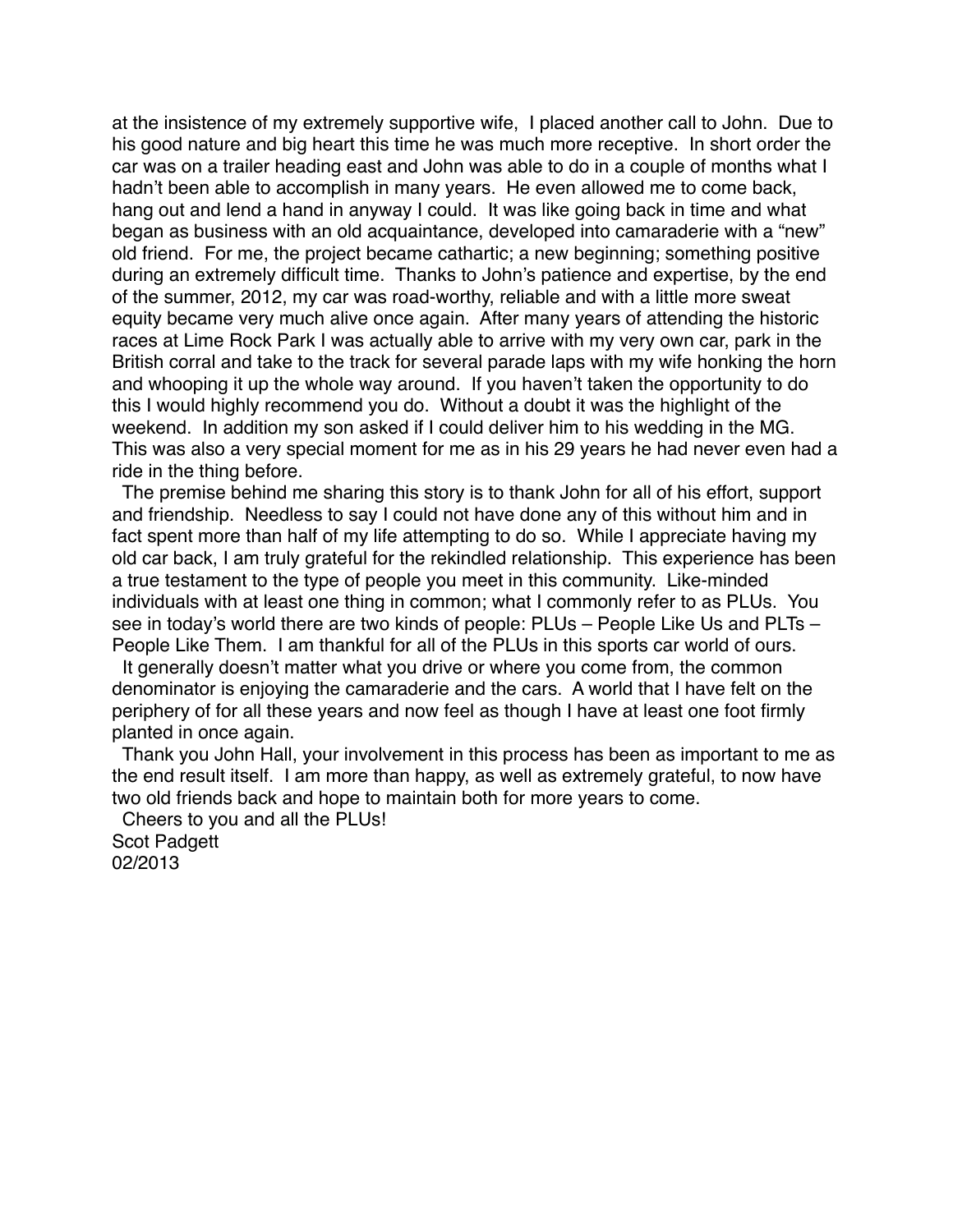

The MGA restored



John Hall (Left) and Scot Padgett (Right)